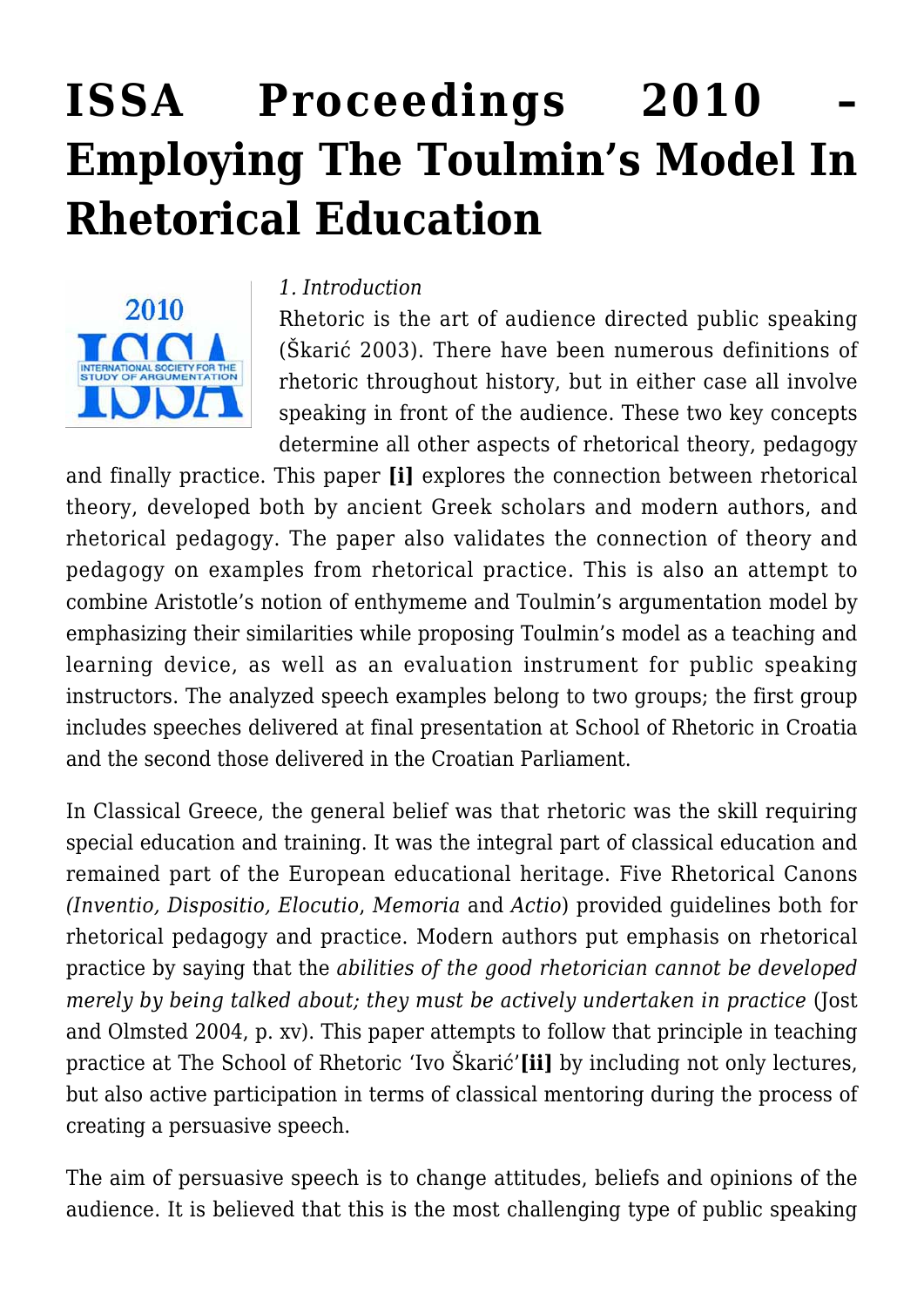since the speaker has to support and deliver his/her speech so to provoke an adequate reaction – acceptance by the audience. Persuasive speech reaches its goal through various means – the claim has to be supported by evidence, the speech needs to have a proper outline and polished delivery, and the speaker needs to believe that the topic of the speech will be accepted.

It was Aristotle who defined rhetoric within persuasive framework by saying that the function of rhetoric is *to see the available means of persuasion in each case* (*On Rhetoric,* 1.1, 1355b). It was again Aristotle who listed the means of persuasion by saying: *All people are persuaded either because as judges they themselves are affected in some way or because they suppose the speakers have certain qualities or because something has been logically demonstrated* (*On Rhetoric,* 3.1, 1403b).

The trichotomy of pathos, ethos and logos determined in classical Greece is still employed today. It is not uncommon to come across contemporary literature on public speaking and persuasion that explores the appeal to emotion, and even finding authors claiming that *when persuasion is the end, passion also must be engaged* (Lucas 2001). Ethics is an inevitable element in public (rhetorical) speaking. Again, Aristotle emphasized this point by saying: *for it is not the case, as some of the handbook writers propose in their treatment of the art, that fairmindedness [epieikeia] on the part of the speaker makes no contribution to persuasiveness;rather, character is almost, so to speak, the most authoritative form of persuasion* (*On Rhetoric,* 1.2, 1356a).

One should not underestimate the importance of the relation between the two appeals. It is not unethical, as one may think, to use supporting material that appeals to emotions or emotionally tinted language in persuasive speech, especially when topics of persuasive speeches tend to address rather emotional issues. However, since unethical use of emotion in public speaking tends to arise quite often, emotions and ethics have started to be perceived as opposites. When searching for a speech enriched by pathos, the speech delivered by Hitler should not be the first example, but rather the ones delivered by Winston Churchill, Martin Luther King or Mother Theresa.

The third appeal is the appeal to logic, which means giving evidence and constructing argument through the principal processes of reasoning in order to support the claims of persuasive speeches. Types of evidence, their organization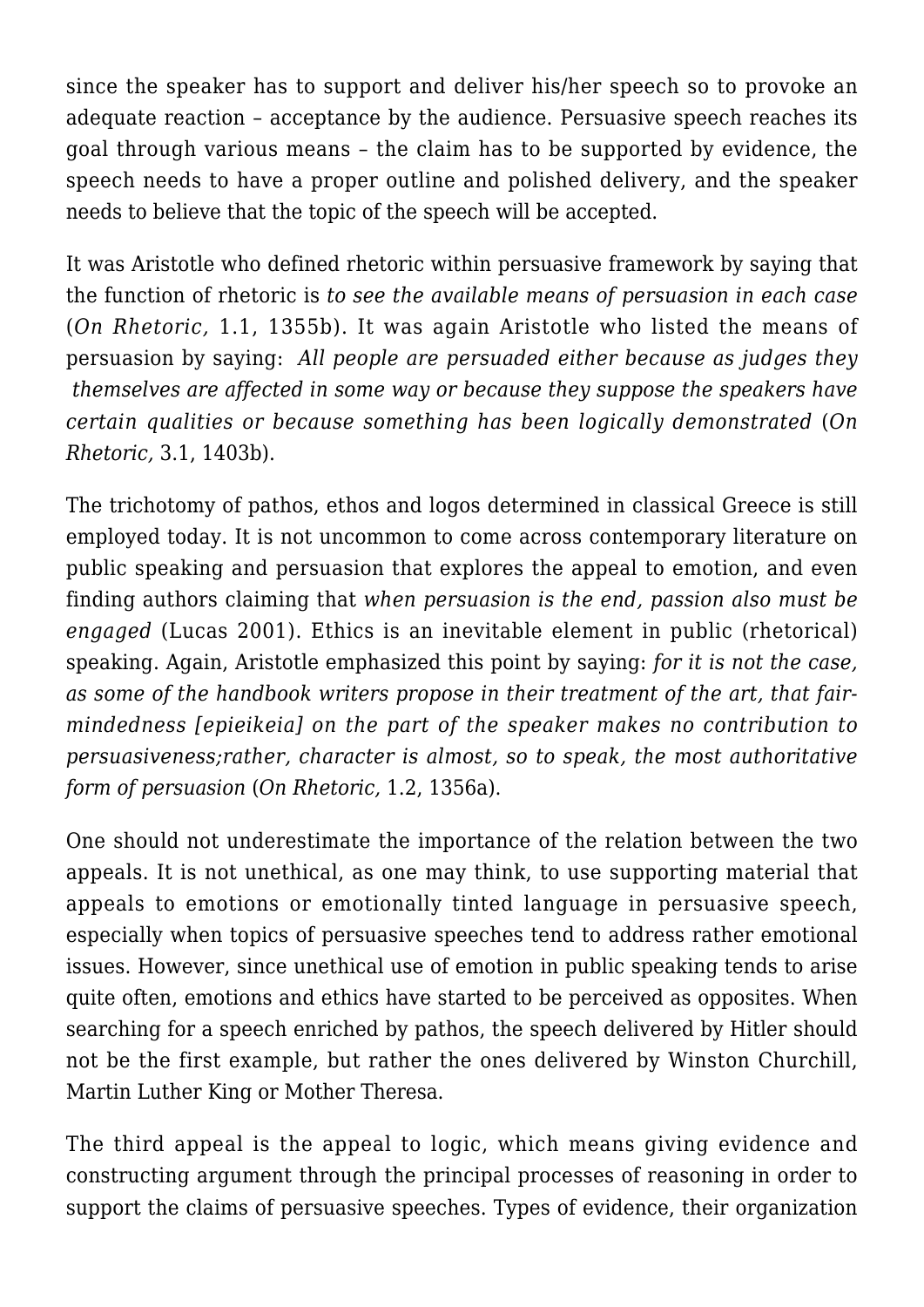and relations can generally be called the argumentation of persuasive speeches. The term argumentation is a term often used in various contexts sharing certain common points, but not always belonging to the same category. This paper considers argumentation a process in which, to a particular audience, the proposition rationally becomes very probable truth. Arguments are elements of argumentation that support the claim and are milestones in the argumentation process. Rhetoric employs the process of reasoning that, either explicitly or implicitly, connects non-technical arguments with the proposition in order to confirm and persuade the matters perceived by the audience as disputable. This is why rhetorical argumentation is a special branch of argumentation. The importance of the argument layout for both educational and evaluation purposes will be further discussed later in this paper.

## *2. Aristotle's Persuasive Enthymeme*

Enthymeme as a form naturally belongs to rhetoric just as syllogism belongs to logic or to be more precise to dialectics. Once again Aristotle's definitions and clarifications will be employed in order to determine the field of rhetorical argumentation so to explore contemporary argumentation schemes in more detail.

In his attempt to define the scope and field of rhetoric, Aristotle stated his opinion about preceding works: *these writers say nothing about enthymemes, which is the "body" of persuasion* (*On Rhetoric,* 1.1, 1354a) pointing out the importance of enthymeme for rhetorical persuasion or, in the terms explored in this paper, rhetorical argumentation. He draws a line between rhetoric and dialectics by claiming they are counterparts, implicitly pointing out the *diferentia specifica* of the two philosophical disciplines: *[it is clear] that it is a function of one and the same art to see both the persuasive and the apparently persuasive, just as [it is the function] in dialectic [to recognize] both a syllogism and an apparent syllogism* (*On Rhetoric,* 1.1, 1355b). He further continues to explicate the difference between syllogism utilized in dialectics as opposed to rhetorical enthymeme, but first makes an important remark about reasoning in general describing it as a cognitive ability of every human being. Cognitive processes we call reasoning are a universal human ability employed regardless of the degree of certainty. *For it belongs to the same capacity both to see the true and what resembles the true, and at the same time humans have a natural disposition for the true and to a large extent hit on the truth; thus an ability to aim at commonly*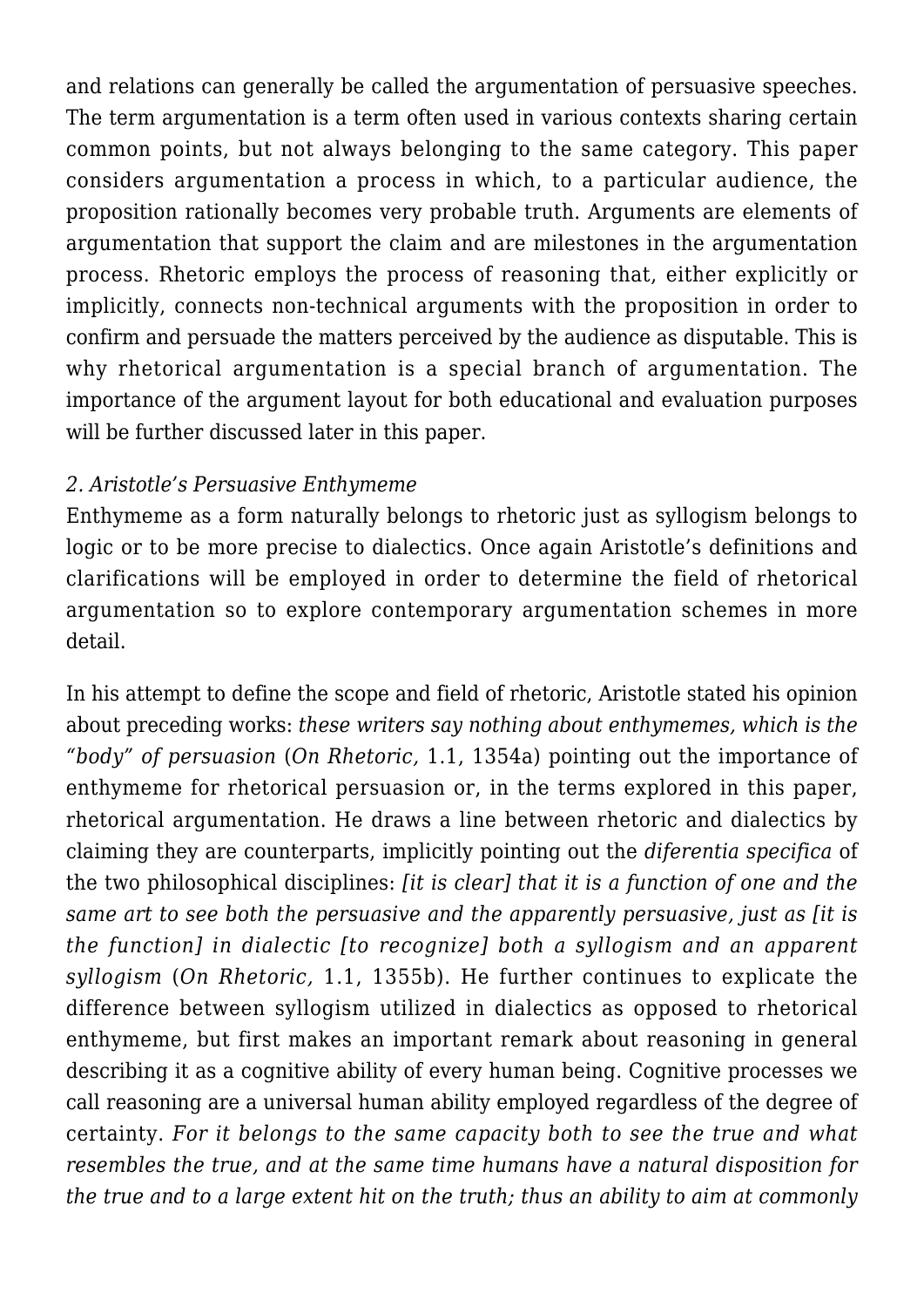*held opinions [endoxa] is a characteristic of one who also has a similar ability in regard to the truth* (*On Rhetoric,* 1.1, 1355a).

It is not important whether the premises are true or probably true, the conclusions are made in a similar way. That is why rhetoric 'needs' dialectics to learn, adapt or even imitate the processes today usually ascribed to logic. Still, different start positions, as noted in Aristotle, should not be ignored: *to show on the basis of many similar instances that something is so is in dialectic induction, in rhetoric paradigm; but to show that if some premises are true, something else [the conclusion] beyond them results from these because they are true, either universally or for the most part, in dialectic is called syllogism and in rhetoric enthymeme* (*On Rhetoric,* 1.2, 1356b).

He further defines the enthymeme, calling it a rhetorical syllogism, and once again emphasizing its use as means of persuasion. *And all [speakers] produce logical persuasion by means of paradigms or enthymemes and by nothing other than these.* (*On Rhetoric,* 1.2, 1356b)

So, when focusing on enthymeme as a rhetorician's instrument in persuasion, it should be noted that it cannot have the same validating strength of the syllogism. However, enthymeme is much more effective for the speech delivery (*Actio*) when addressing a crowd (due to brevity) (Olmsted 2006). Other advantages of enthymeme, since there are no certainties, is its ability to offer insight into both sides of a dispute and develop critical thinking; another important dimension of education.

## *3. Toulmin's Model in Rhetorical Pedagogy*

When writing *The Uses of Argument* (1958), Toulmin himself did not have aspirations to *expound a theory of rhetoric or argumentation*, nor to *establish the analytical model that came to be called the Toulmin model* (Toulmin 2003, p. vii). Nevertheless, the model's impact on argumentation theory is immense. The model itself inspired numerous scholars and provoked various debates between the followers of both formal and informal logic.

However, it should be pointed out that the approach to Toulmin's model rarely left scholarly debates and tackled the lively examples of public speeches (Hitchcock & Verheij 2006). It has often been forgotten that Toulmin's model offers comprehensive layout for rhetorical argumentation and can be used as a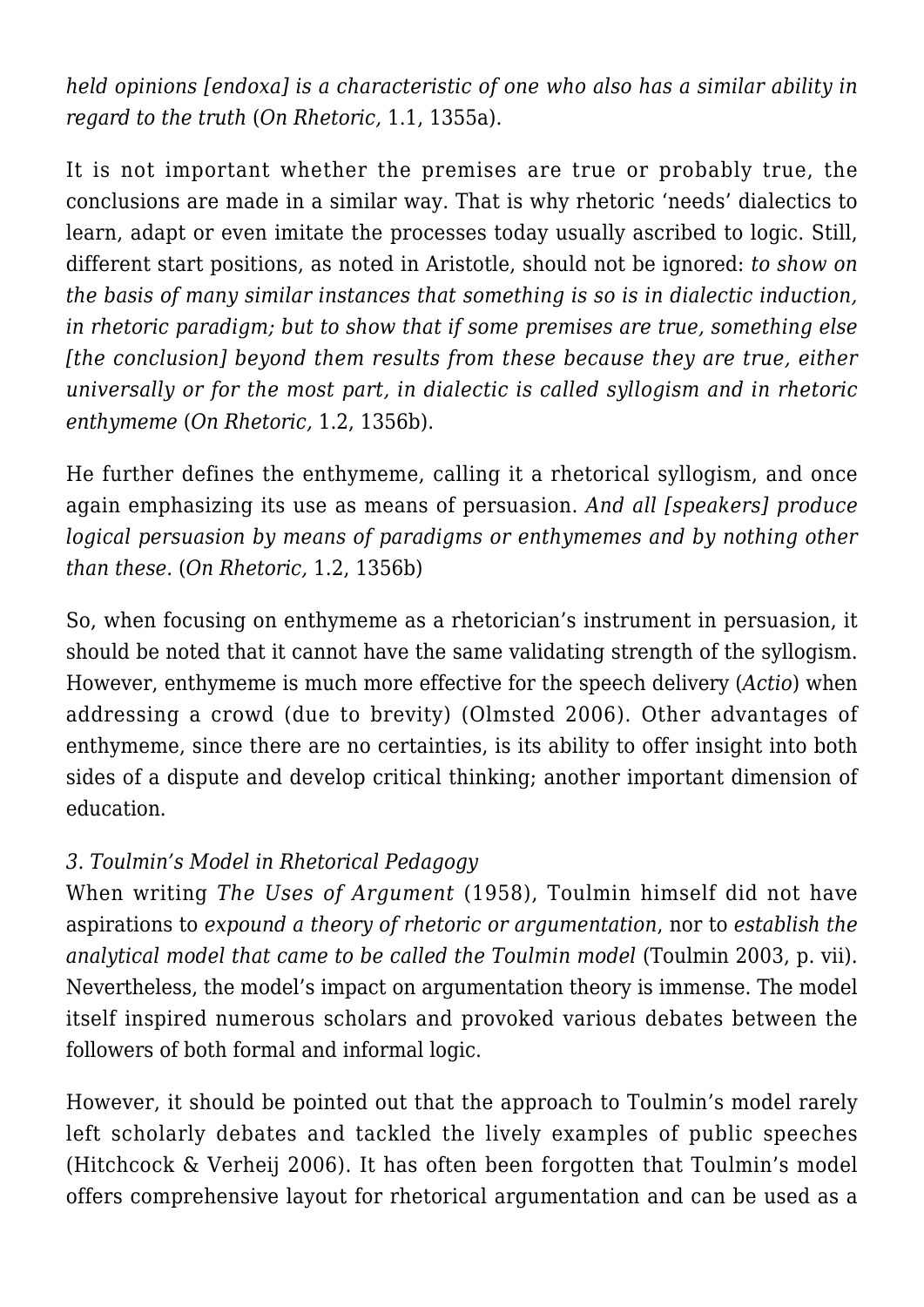powerful teaching device.

In rhetorical pedagogy, there are three main advantages of Toulmin's model. The visual character of the model, sometimes called a scheme due to the visual characteristics, is the first advantage noted during the learning process. Since humans are visually oriented, it is clear that such information input facilitates learning, and, what is more, visualization is one of the most frequent strategies for effective listening (Škarić 2003). The five rhetorical canons state that the speaker arranges the material after determining the topic and gathering the material (*Inventio*). The model facilitates this stage by offering a simple and clearcut layout used to determine the importance of data (ground) and backings in order to establish modal qualification.

The second advantage is applicable to rhetorical education in particular, while the first one can be used more generally. It is necessary to discern uncontested and contested elements in argumentation or, in other words, the true and the probably true. The true elements, which do not require additional support, are grounds and backings, while the probably true elements are warrant, rebuttal and obviously the claim. The model makes clear distinction of the elements and thus becomes a powerful learning device.



Figure 1 – Toulmin's model with true and probably true elements

*Figure (1) Toulmin's model with true and probably true elements*

Finally, the third advantage of Toulmin's model is easier recognition of argumentative procedures and fallacies in the argumentation process. This paper supports the assumption that both speaker and listener can benefit from the model. The model has a strong effect on both organization and clarity of the speech. It can help the audience to employ critical and logical thinking, and, if the audience is in fact persuaded, this persuasion will definitely have an important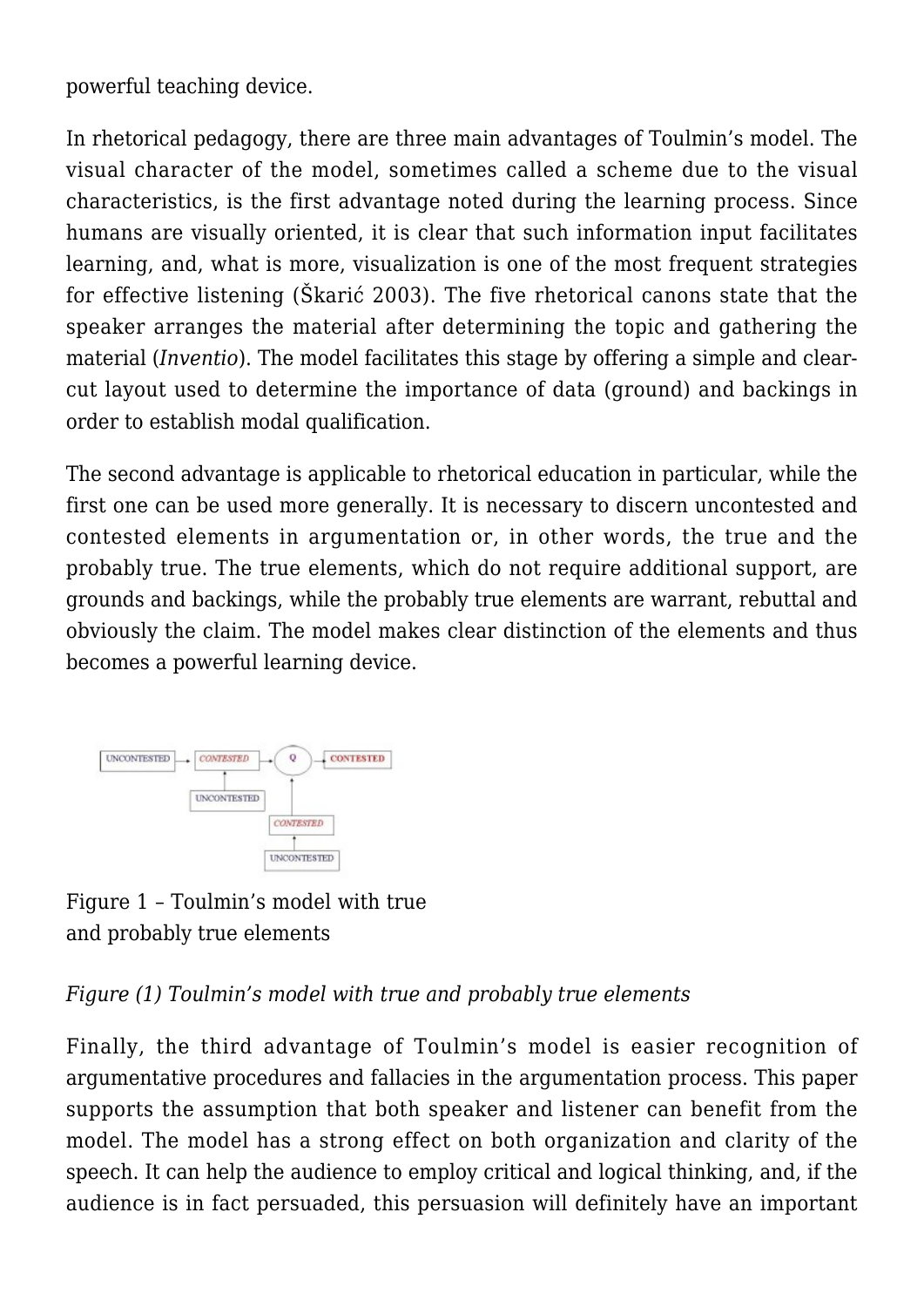impact.

The relation between the model and the enthymeme is evident if perceived in the upper part of the model as an inference. A warrant can be expressed as a major premise of rhetorical syllogism (enthymeme), meaning that the warrant states a rule, a generalization or can be left implicit – as is the case when enthymeme's data is the minor premise, an individual case, while the claim is a conclusion in the persuasive enthymeme achieving the speaker's goal.

When 'dissected', the model, due to these enthymemic features, seems to 'prefer' deductive reasoning. Surely, it should not be concluded that other types of reasoning are forbidden, but the main inference, connecting the upper part of the model and leading to the claim (proposition), is rhetorical deduction. If rhetorical processes mimic the logical ones then rhetorical deduction must be acknowledged as the counterpart of logical deduction (valid inference from premises). Rhetorical deduction represented by enthymeme follows the validity of inference, but the major premise in enthymeme is certainly probable and not the absolute truth. Therefore, the syllogism consists of a true major premise and a true minor premise leading to a true conclusion. On the other hand, enthymeme includes a (very) probable major premise and a true minor premise which finally give a (very) probable conclusion.

## *4. Analysis of persuasive speeches within Toulmin's model*

Speech delivery is in fact the interplay of several different factors; speaker's intention, the delivered text and the content that remains unspoken but implied between the speaker and the audience. In that way, public speeches may be perceived as unique verbal discourses. In the moment of delivery, the speaker does not only address the audience, but this particular audience determines the argumentation in the speech, and, therefore, the speaker adapts. However, it is the speaker's responsibility, and the integral part of public speaker's ethos, to examine all the elements of the argumentation during the *dispositio* phase.

When concentrating on argumentation and logic of a certain speech, the listener, either layman or professional is always involved in the process of translating the delivered speech (*Actio)* to the text defined during speech preparation (*Elocutio*). Moving from *elocutio* and returning to *dispositio*, apart from recognizing elements of argumentation, the listener must add everything that was implied in the delivery. Toulmin's model aids this reconstruction due to the above mentioned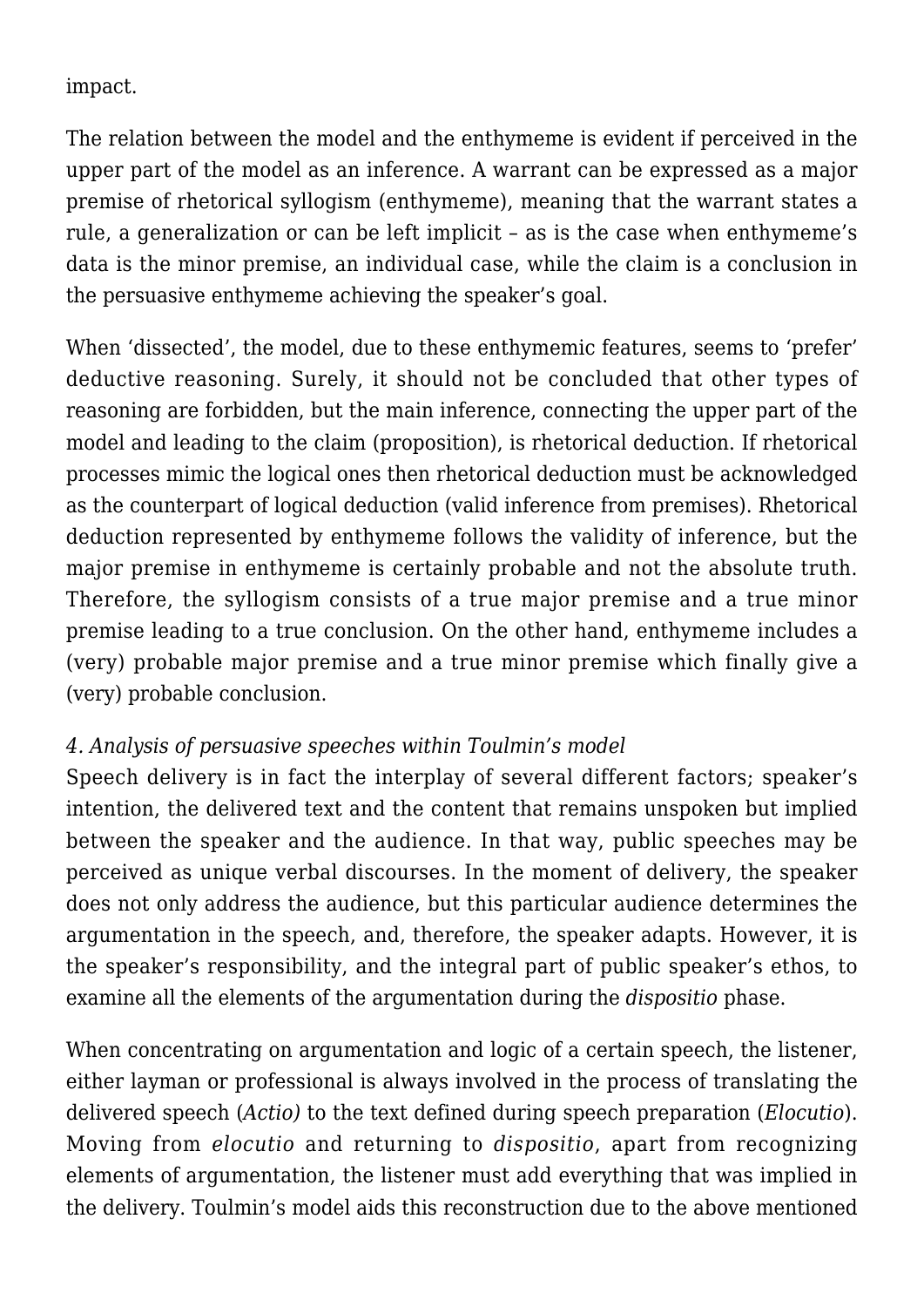## advantages.

Translation of the delivered text back to the 'Toulmin's boxes' was the method used in the analysis of speeches. The illustrations show argument's layout in particular speeches and the reconstructed elements are brought in italics.

## *4.1. Speeches given at the Final Presentation at the School of Rhetoric*

In the first example, the transcript is offered to illustrate the applied methodology. In the figures that illustrate argumentation layout, the sentences in italics represent the implied elements which were reconstructed for the analysis.**[iii]**

#### *Example (1) Speech transcript 1*

*The Republic of Croatia should stop financing religious institutions. There are two aspects of this problem: political and economic. According to the Constitution, Croatia is a secular state. Article 41 states that all religious institutions and the state are separate. Therefore, issuing such large amounts of budget money is politically inexplicable. Some of you will perhaps remember the Latin proverb: Vox populi, vox Dei. Meaning: the voice of the people is God's voice. According to the 2001 census 93% of the population is religious, 88% are Catholic. But it's commonly known that true believers live their faith.*

# *Independent Institute "Ivo Pilar" conducted a survey and it showed that only 12% of Croats attend religious ceremonies.*

The speaker states a policy claim that the practice of giving 413 million HRK per year to all religious institutions in Croatia, money allocation depending on the number of believers/practitioners, should be changed. The ground for this claim is the highest legal act – the Constitution; the remaining logical predicate from the claim (financing) and from the ground (secular state) are connected in the warrant which is contested, but also bears a high degree of probability. There is no legal act that would forbid secular states to finance religious institutions, but it is implied as a topos, at least in the opinion of speakers and audience with liberal political views. It is difficult to suggest new piece of evidence to support this warrant other than the examples from other countries. In that way, the mentioned examples become rhetorical evidence (if the example is representative for given audience) which can raise the degree of certainty of the contested claim.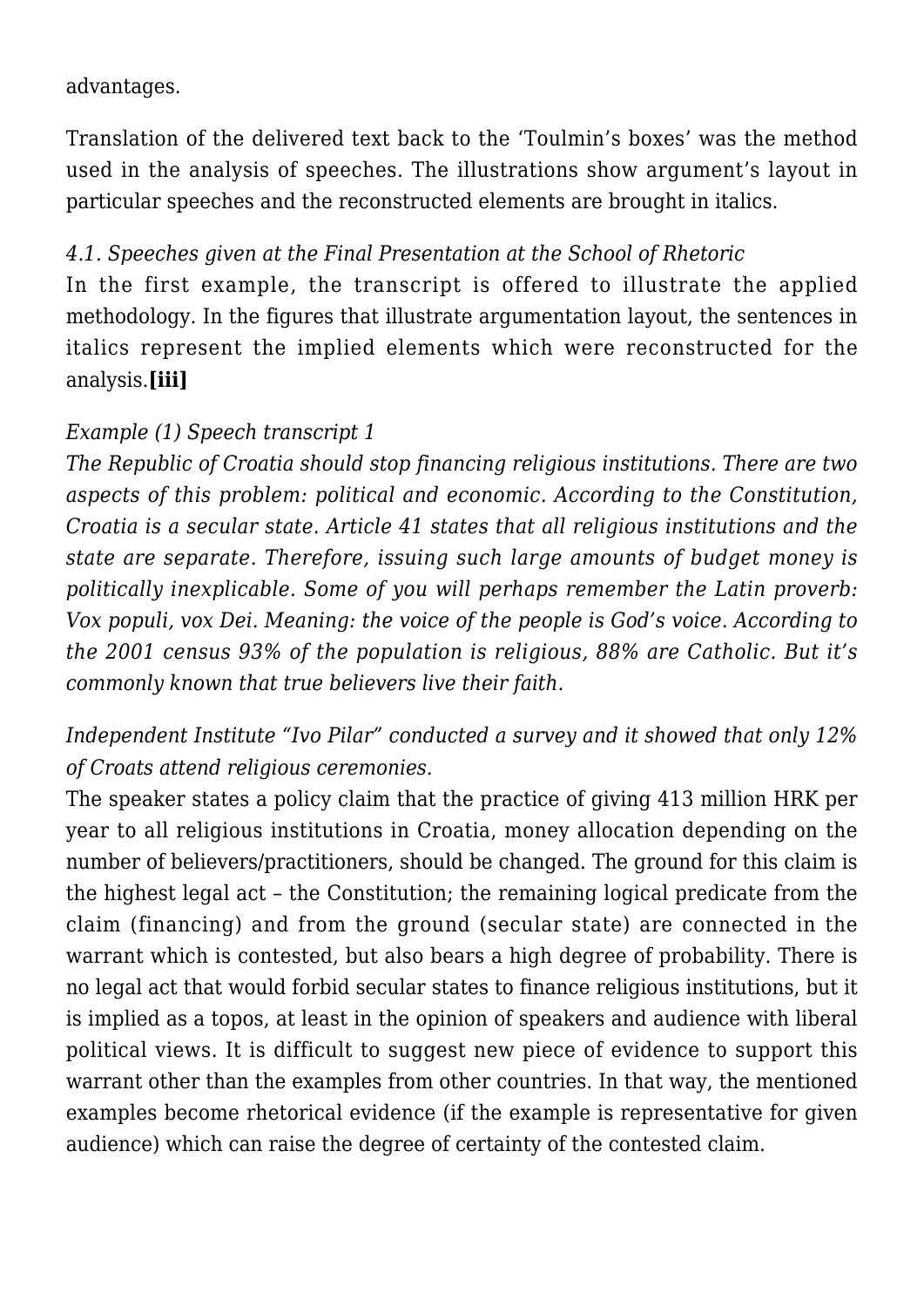

Figure 2 – The upper part of Toulmin's model – speech example (1)

The *topoi warrant* which does not hold legal strength but is based on attitudes cannot be refuted with legal evidence. Namely, to break the Constitution would imply the state and religious institutions being a unity – but financing as such is not forbidden. Therefore, an exception is required to refute this general attitude. It is the speaker's duty to do so since the audience must be informed about the opposing attitudes (*Audiatur et altera pars!*), and therefore the speaker anticipates possible rebuttal and refutes the rebuttal with another backing.

The rebuttal the speaker offers is in fact the opinion of the other side introduced by Latin proverb *Vox populi, vox Dei,* i.e. the population's religious affiliation represents certain political strength in the state. If the population has strong religious affiliation the secularity of that state is definitely limited. In a country where the majority of citizens declare themselves to be atheists, it is not expected of the state to support religious institutions, but, nevertheless, a religious state cannot employ a wide application of the secularity principle.



Figure 3 – Toulmin's model – speech example (1)

Although the warrant itself is not the absolute truth, it seems that the rebuttal has its weaknesses. Therefore, the speaker, apparently not representing that side, attempts to strengthen the rebuttal with a backing – statistical data – by saying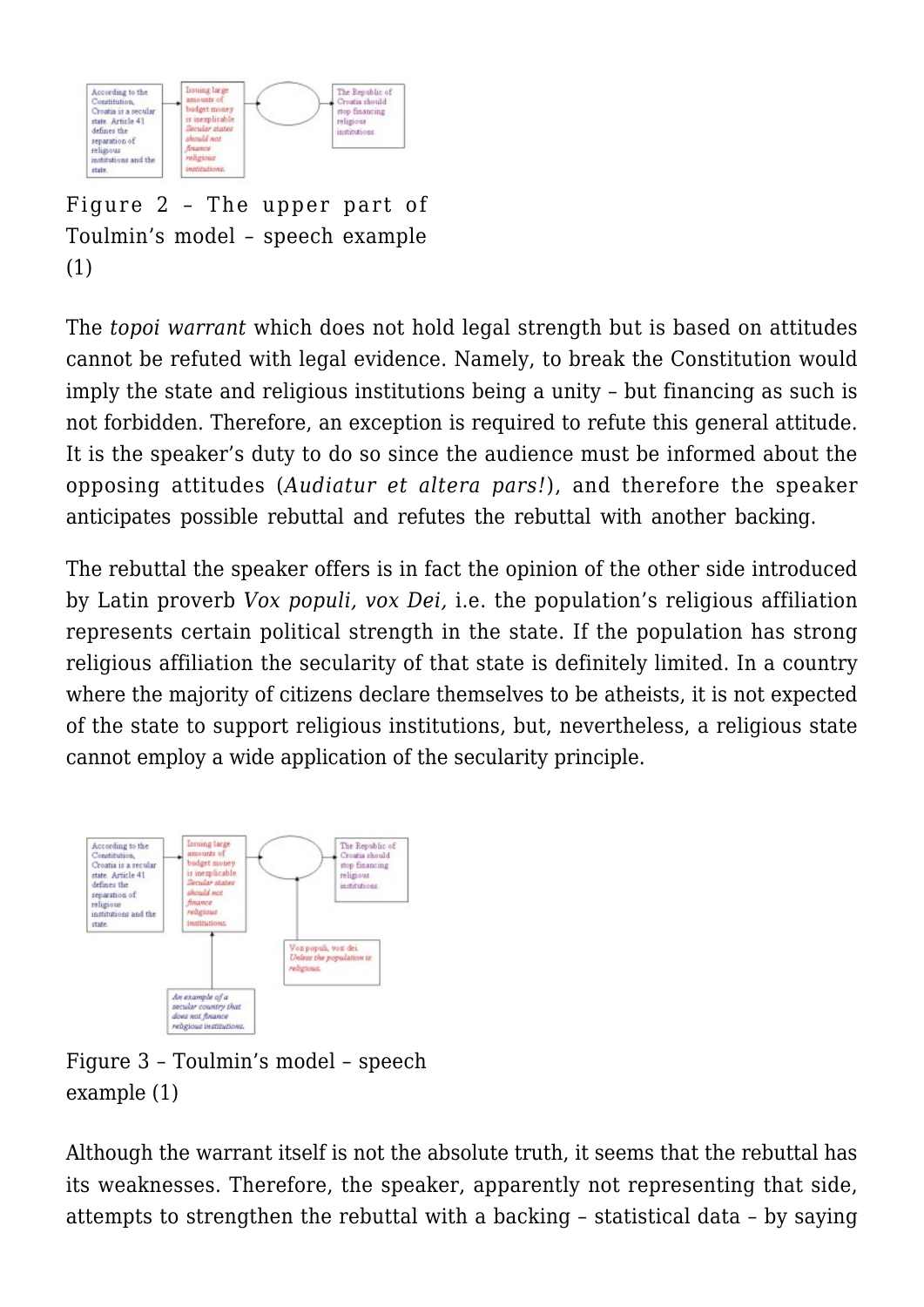that, according to the Census, Croatian people undoubtedly determined their religious affiliation, especially regarding the Roman Catholic Church.

This backing could also be refuted since it does not support the generalization of the rebuttal but focuses on Croatia, could be rhetorically unnecessary and with a possible devastating outcome when introducing examples from other countries as the topics is about Croatia in particular. Finally, even if the rebuttal attempts to generalize, Croatia also needs to be included in the rebuttal when attacking the generalization expressed by the warrant. Once again we can see the strength of a rhetorical example.



Figure 4 – Complete Toulmin's model – speech example (1)

Clearly the elements of Toulmin's model are easily noted in this speech, meaning that the *elocutio* (textualisation) did not attempt to considerably mask *dispositio*. It can be concluded that this speech has a higher degree of rational, or better yet formal, argumentation and does not include a high level of persuasion. Considering the fact that persuasion often hides argumentation patterns by masking them into illustrative elements during *elocutio*, this can possibly be employed as an instrument for determining the degree of persuasion in the analysis of public speeches.

The model is only 'stopped' when expressing the rebuttal and determining modal qualification, but in the delivered speech the rebuttal must not remain 'hanging', it has to be refuted and the argumentation needs to be steered back to its initial course, making the claim rationally acceptable to the audience.

The basic reasoning process used in this example is rhetorical deduction, since the speaker used topos to connect the claim and the ground.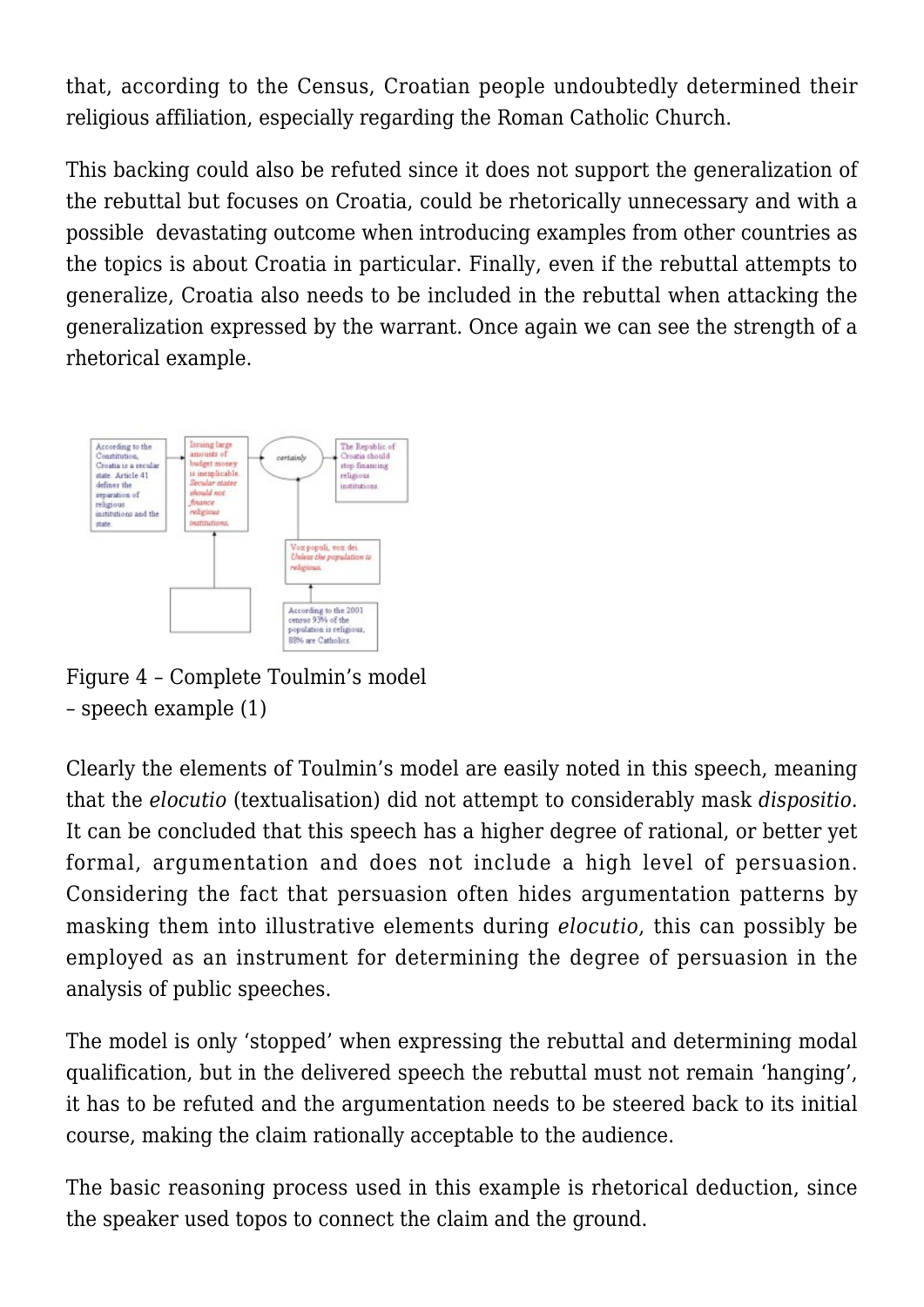## *Example (2)*

The second example shows that persuasive speeches often contain claims of policy since they should encourage an audience to act. Action can be encouraged by rational appeals or more effectively by emotional ones. A good speaker should profile his/her audience and decide on the type of argumentation most suitable for the given audience. One feature of audience profile is the level of emotionality, or whether a certain audience will be more or less susceptible to emotional corroborations. A very informative topic can quite often encourage an audience to act. Revealing less known facts about certain social situations can cause shock and disbelief, and a skilful speaker knows how to develop argumentation further after gaining the trust of an audience. However, the strongest argument should not be brought forward at the beginning. For the given audience, the strongest argument is the one carrying the greatest emotional weight. The speaker decides to commence with rational argumentation in which the process of the emotional action begins:



Figure 5 – Toulmin's model – speech example (2)

It cannot be disputed that doping is not fair or that it creates differences between athletes, and, after we learn about the influence of progesterone hormone on athletes in their first trimester, we are convinced that the pregnant athletes are doped.

The speaker does not see the need to support the warrant, providing such support would be redundant in this case. Again, there is the warrant of generalization at work: doping should not be present at sports events/athletes have to have equal conditions. So, *never* present and *all* have to have.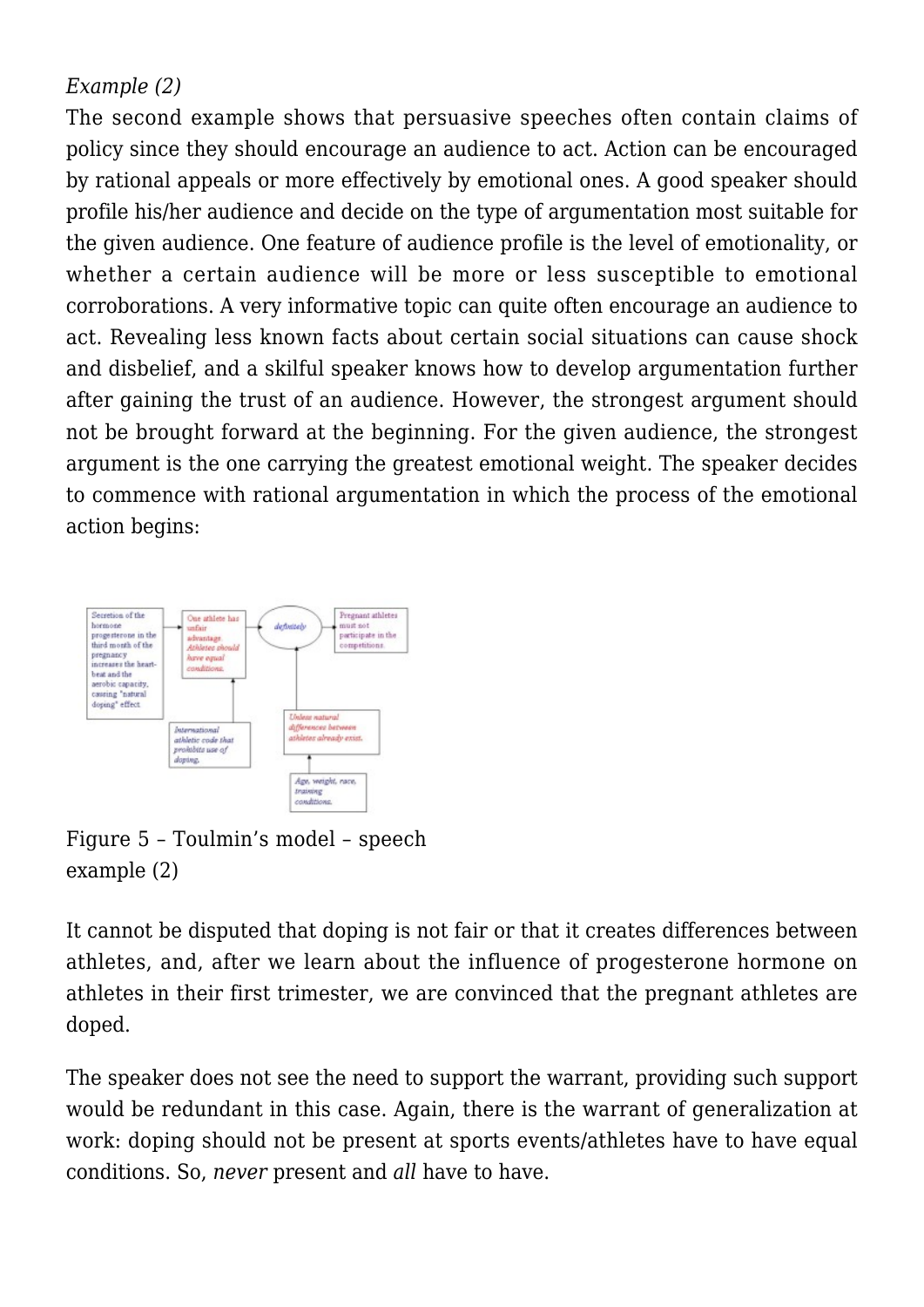As shown in the example, the persuasion completely took over the process of explaining the claim since the speaker has no need to state the counter-argument. It can be claimed that the general belief is that all athletes competing in any sport should and are considered equal. However, rational rhetorical argumentation should be able to find that kind of objection, even though the persuasive speech loses its strength if the objections are stated explicitly. When considering the objections, they can be found in existing differences among athletes (e.g. race, weight etc.), but to state that objection in the *elocutio* phase is rhetorically inefficient. The stated differences are considered inevitable and are minimized in certain sports where they might be crucial for the results (e.g. making ranks or categories).

After the speaker successfully backed her claim from a sporting point of view, she moves on to the one determined as emotional as its very name: child's point of view. The speaker offers examples of various athletes who were winning and breaking records while being pregnant and only to have abortions after a competition. The audience is left with an unspoken fact: the pregnancies were planned for one reason only – to achieve greater score. This is when the speaker includes emotional support: she takes over the topos of an unborn child's right to live. The audience is not allowed to question the truth of that topos, although it is rationally questionable. This is when the counter-argument is stated: why should the athletes who are pregnant but also want to keep their child be banned from competing? Should they be victims of the said pregnancy manipulations? Emotional argumentation is opposed by the rational one, and the speaker is aware that the argument should be refuted rationally. She decides to use the tactics of *fine differentiation*: physical activity that is beneficial for pregnant women is not related to physical strain which athletes have to undergo even if they want average results. So, physical *strain* that logically cannot be equal to physical *activity* acts as a powerful junction of these two argumentation flows. The speaker's audience is now convinced, both rationally and emotionally, that pregnant athletes should not be allowed to compete.

#### *4.2. Speeches delivered in the Croatian Parliament*

The following examples (3), (4), (5), (6) were extracted from the debate about the Bill on Assisted Reproductive Technology (July, 2009). The bill proposer is the Health Minister, the first bill opposer is Chairperson of the Gender Equality Committee and the second bill opposer is the representative of the Social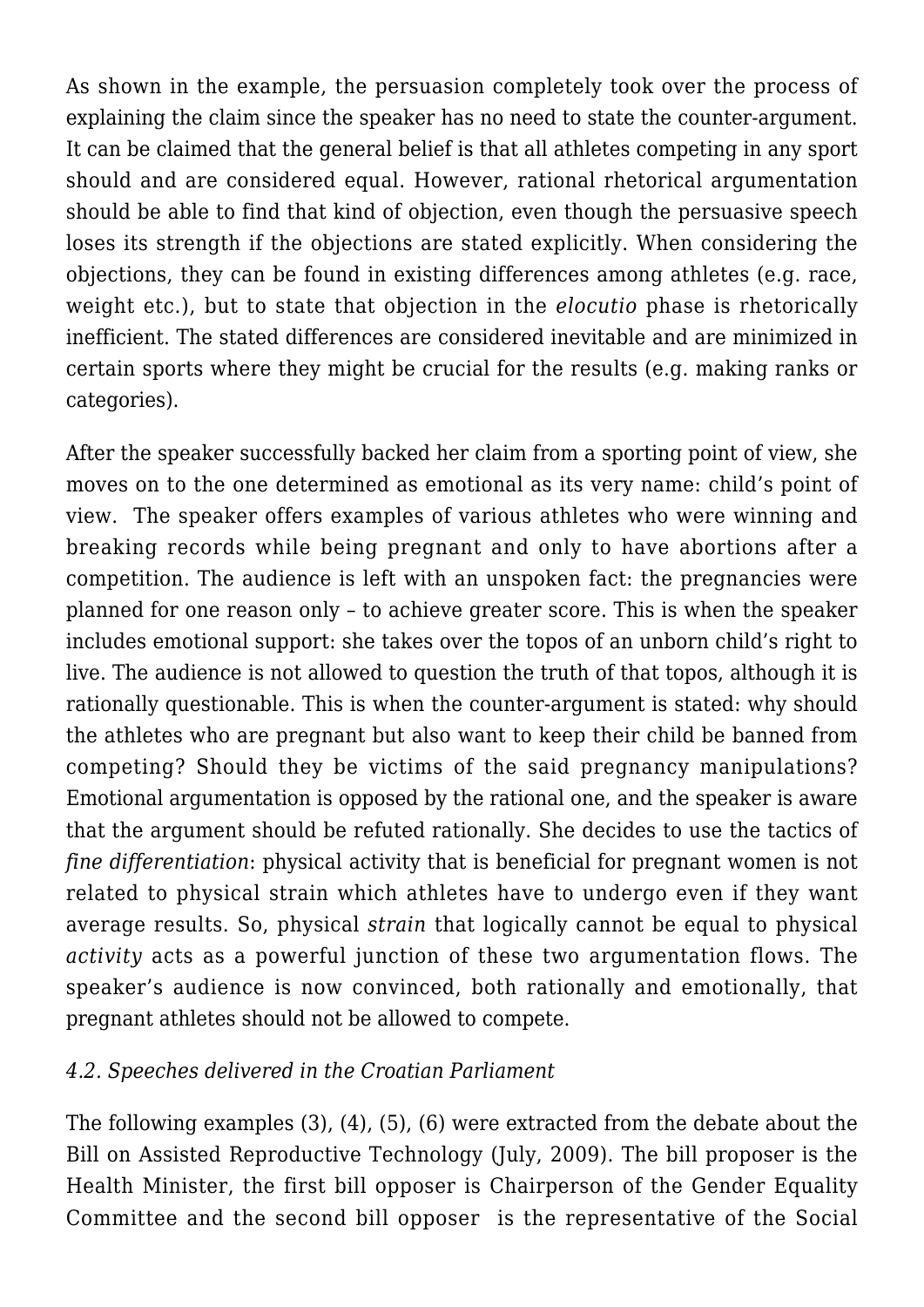Democratic Party's Deputy Club (the largest oposition party).**[iv]**



Figure 6 – Toulmin's model – speech example (3) (Bill proposer – Minister of Health)

Bill proposer consciously creates a large fallacy – he overlooks alternatives. It would be rather useful to follow classical rhetorical principle of stating the counter-argument (rebuttal) since the proper refutation intensifies the proposer's claim.

Health Minister attempts to employ analogically-deductive reasoning within the specific argumentation line. General claim in the parliamentary debate is that the bill should be accepted. First he says that the Law on Assisted Reproductive Technology (ART) protects children's rights. This claim is explicitly a claim of fact and implicitly a claim of value. The law will protect children's rights by introducing a new regulation that a child can, after turning 18, require information about the donor's identity.

When drawing analogy with current legal regulation stating the right of adopted children to reveal the identity of their biological parents when they become of full age, he tries to establish a warrant that would appear as a general rule; every child has a right to find information about their biological parents.

The Minister does not state the rebuttal since it is not in his best interest to refute his own claim (why would he give arguments to the Opposition?), but he forgets that parliamentary debate is, from a rhetorical perspective, just another debate in which the counter-argument should be anticipated.

For example, the Minister could have offered an exception to his rule (warrant) by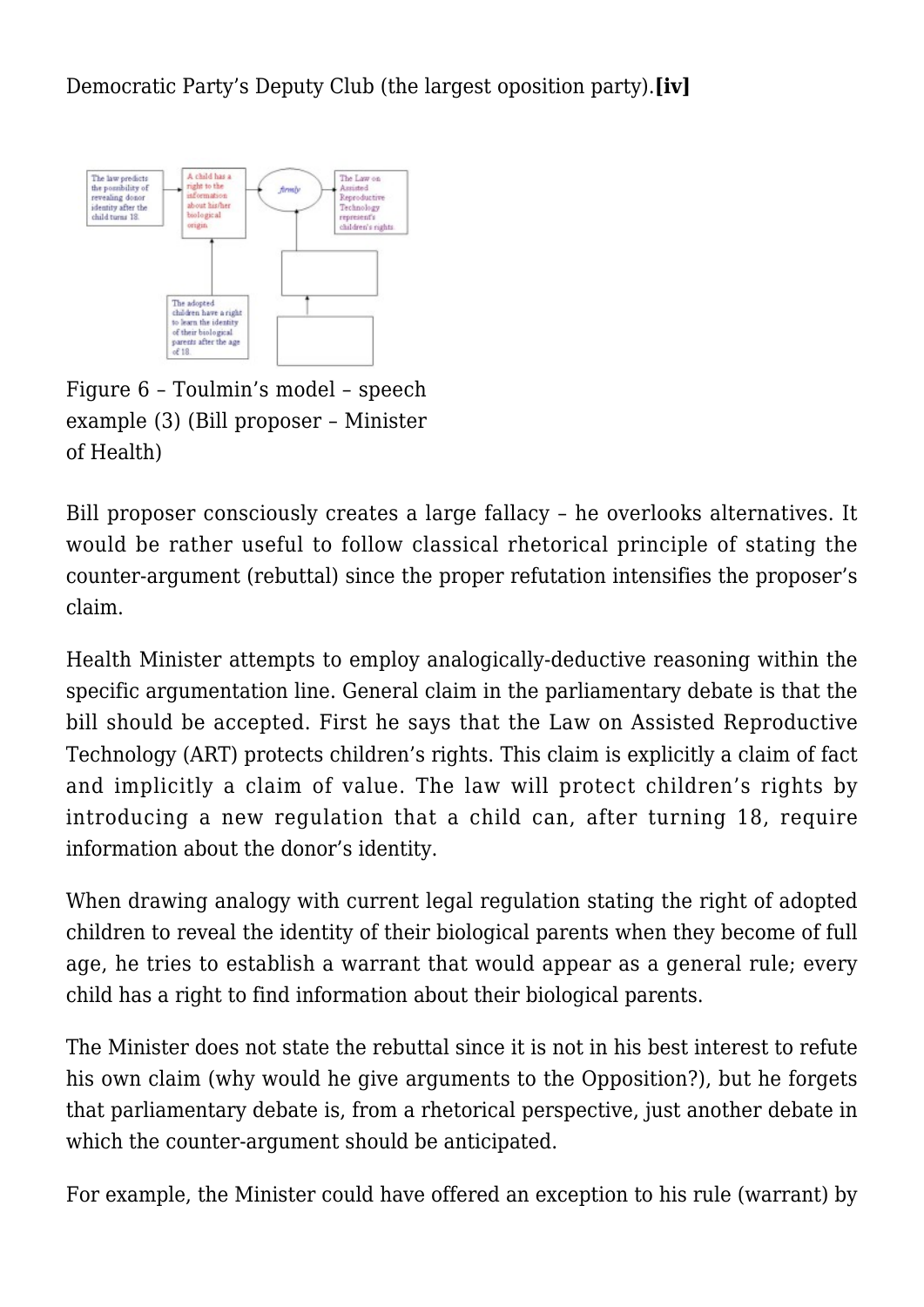stating that indeed every child has a right to access information about his/her biological parents unless that right will decrease the number of potential donors. This is a strong rebuttal and it is not easy to give such strong argument to the Opposition, especially when you are not certain about the possible refutation.

What he seemed to forget was the fact that reasoning by analogy proven to be quite useful in this kind of argumentation; to find examples of countries with similar regulations about revealing donor's identity in which the number of potential donors did not decrease. The claim could even be stronger if he stated that Croatian donor practice should also be more advanced and that donors should be aware of both their rights and duties. Surely, the existing Family Law and other laws and regulations implicitly protect the donor so that reproductive donation cannot cause any financial problems. What remains open is the matter of anonymity, but here we witnessed a dispute about values, evidently the field of rhetoric.



Figure 7 – Toulmin's model – speech example (4) (Bill opposer 1 – Chairperson of the Gender Equality Committee)

The Opposition can play the same game as the Minister, as demonstrated by the president of the Gender Equality Committee (4). If the Minister uses the analogy to connect the rights of adopted children and the rights of children conceived by ART, then the Opposition can use the analogy to point out that the bill discriminates unmarried couples.

The ground for this argumentation was the fact that legislation does overlook the possibility of ART treatments for unmarried couples and the speaker decides to support this analogy rationally, on the existing legal regulations, or specifically by the Anti-Discrimination Act. This support significantly strengthened the warrant, reflecting the speaker's general attitude that Croatian citizens should not be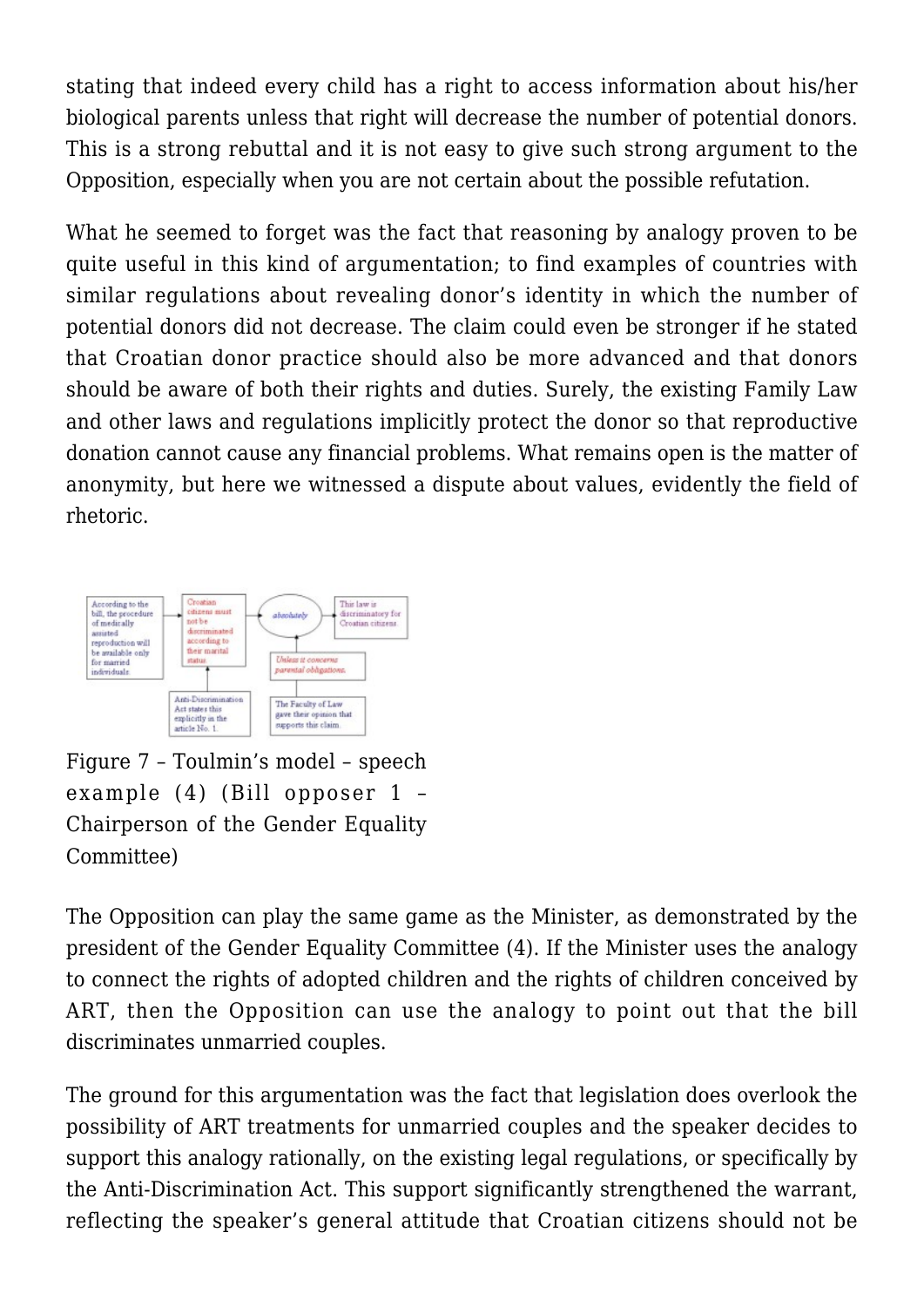discriminated according to their marital status.

In this case the Minister did not use a counter-argument for his warrant on universal rights of children to know who their parents are, but the opposing representative also did not state the possible rebuttal, since she considered her warrant an unquestionable truth. However, the Minister replies immediately by pulling an ace out of his sleeve – unmarried and married couples are not absolutely equal in front of the law. He stated the opinion of the Chair for Family Law at the Faculty of Law in Zagreb, which interprets the Family Law in the following manner: married and unmarried couples are equal in terms of rights and property, but not in terms of parenting. Namely, only a child born within a legal marriage automatically has a legal father, i.e. the mother's husband. However, what remains controversial and what can be debated even further is the question of offering partial rights to couples and not leaving them the possibility to use ART treatment. It may be implicitly concluded that *lex specialis* (ART Law) amends for the current Government too liberal *lex generalis,* i.e. the Family Law, which regulates the existence and rights of unmarried couples.

## *Speech example (5) (Bill proposer –Health Minister)*

The dispute about the values concerning the ART is one of the paradigmatic debates between the left and right wing politicians – the question of abortion or moreover the right to abortion seems to emerge. More specifically, there is the problem of cryopreservation within the ART procedure and the side-effect of casting off the embryo surplus.

The ground that the Health Minister uses in his argumentation is the attitude of the centre-right government based on the stipulative definition of an embryo being a human being. The warrant itself becomes obvious, supporting the claim that the procedure of cryopreservation should be abandoned.

It is evident that this argumentation line is neither based on legal nor medical ground. What we see here is the conflict of values, i.e. *opinion topoi*. The Minister's attitude is rather clear and firm – freezing the large number of embryos which will later be discarded equals euthanasia. However, the Minister finds exceptions since he believes that this approach will win him the support of general public*.*

Embryos can be frozen if a patient would benefit from that, i.e. if she is medically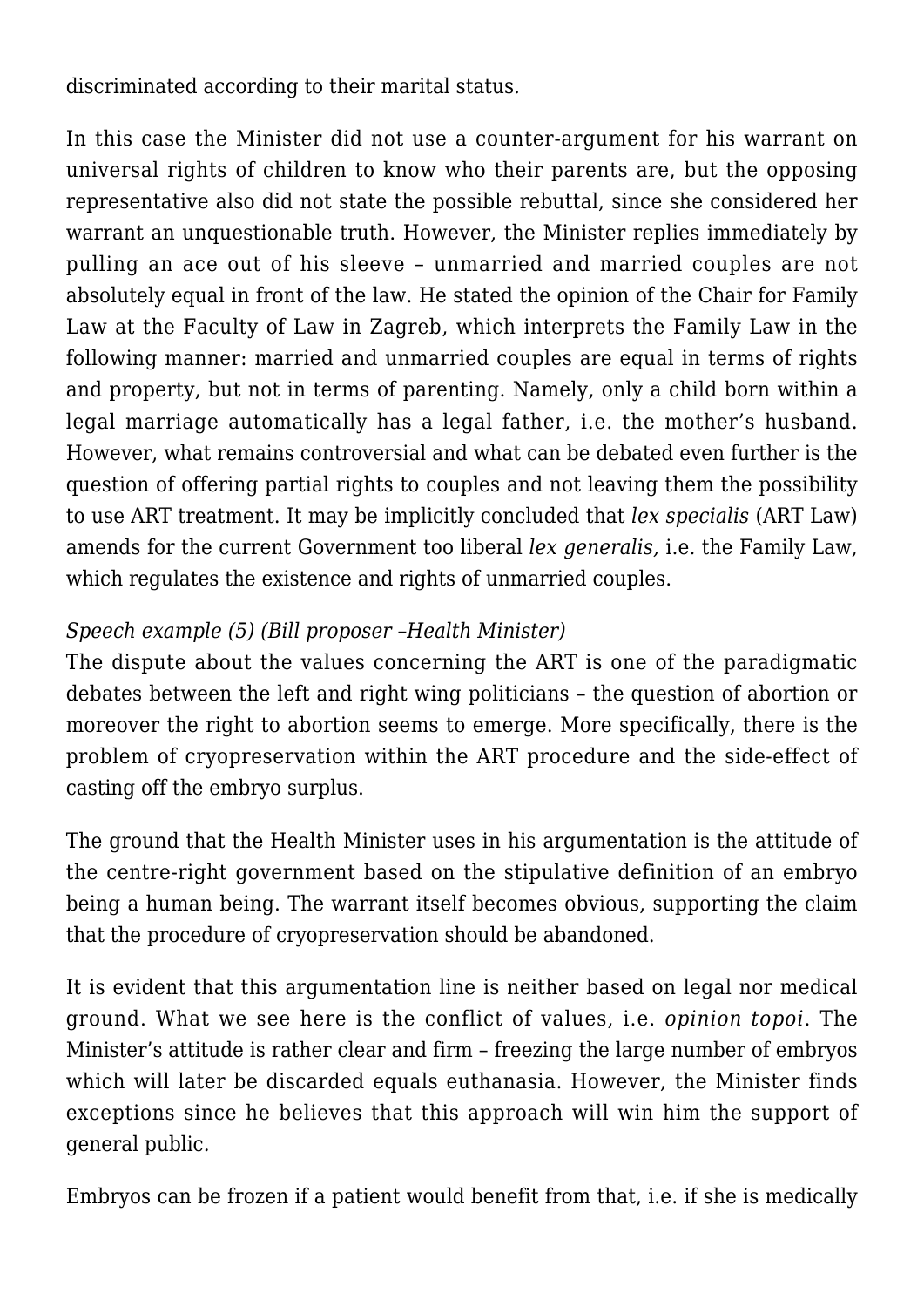unable to be implanted according to the scheduled procedure. The Government's starting point has always been a child and its rights, but at that moment the Government begins to represent the woman's rights as well. Nevertheless, the woman is still perceived only as the 'embryo carrier' and only because she cannot be implanted at certain moment due to medical problems, the embryos will be frozen. That means that the embryos will be waiting for their 'carrier' to recover and their rights will be protected.

It is important to note here that the Opposition did not attempt to offer meaningful refutation, but they used a stratagem *ad absurdum*. The representative of the Opposition stated the possibility of a woman's health worsening and the embryos remaining frozen after she passes away, and, in this case, the government would allow the embryos to be 'killed'. The Minister replies following the same pattern – 'the atomic bomb is also an option, but it will not be a part of the legislation.'

This all shows that Toulmin's model can be used for the evaluation of political speeches since it facilitates the recognition of fallacies and confirms that, in parliamentary debates between left and right wing politicians, the argumentation is based on *opinion topoi* which can be contested, but the expressed topoi will qualify as the absolute truth to the members of a certain group. Serious argumentation should not be based on breaking the topos but finding the weak parts of the argumentation structure that these topoi (warrants) potentially generated.



Figure 8 – Toulmin's model – speech example (5) (Bill proposer – Minister of Health)

As a response to the Minister's claim about cryopreservation, the representative of the largest Opposition party, also a doctor provides a completely opposite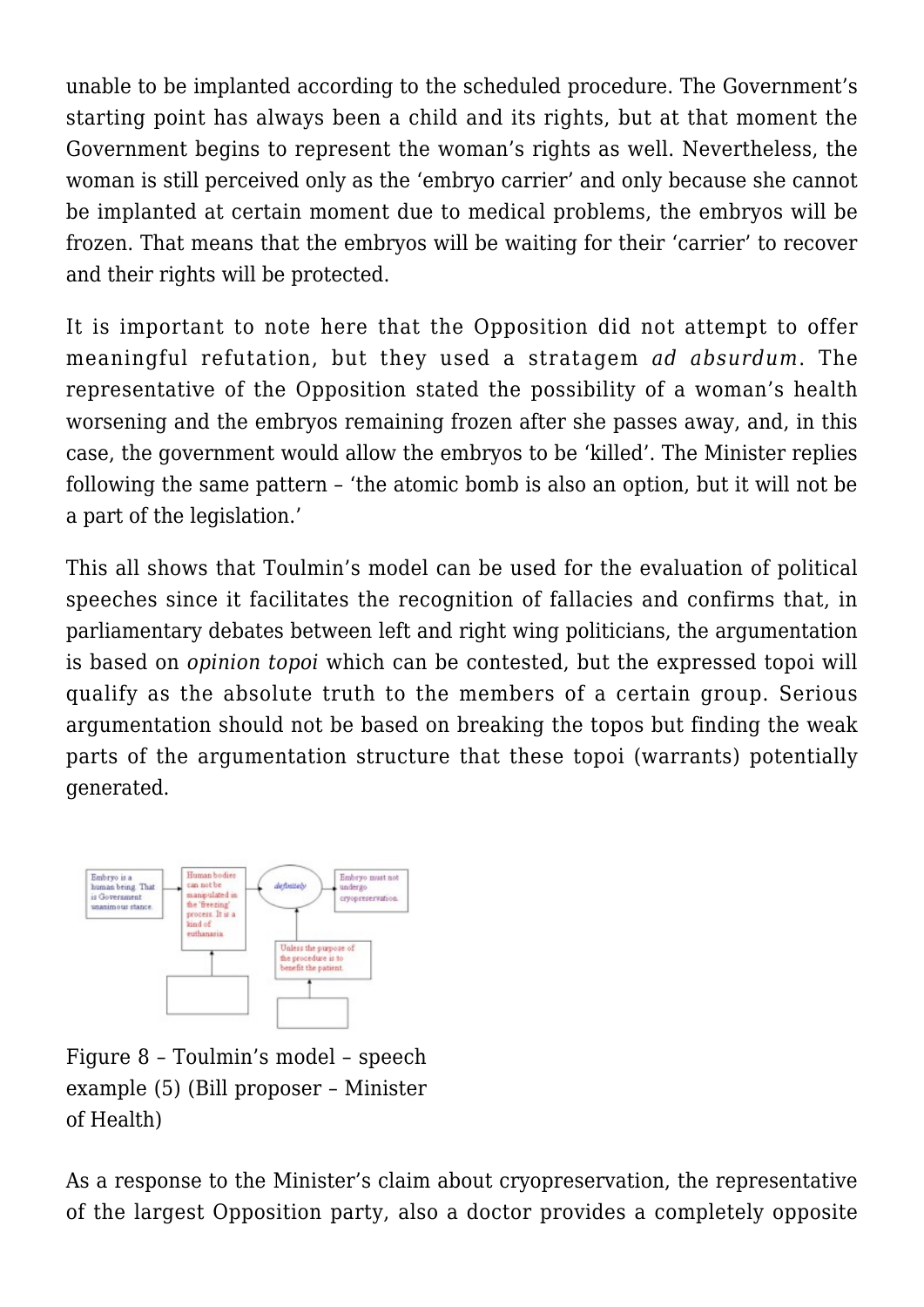claim. He states that the cryopreservation procedure should be allowed since based on the fact that the procedure itself is rather modern and has proven extremely successful. He explicates his warrant, which is by all means a general one, that the treatment of all diseases should include the most advanced methods. The backing for that warrant is the attitude of the European Agency, an important authority in the current political context since Croatia is an EU accession country.

However, the 'quick' Minister finds the exception to the general warrant through anti-example which affects the entire argumentation stated by the SDP representative. There is nothing controversial about the fact that an illness should be cured with all the available means, but Minister points out that cryopreservation is not a medical procedure that cures infertility. In his witty response he says: *A woman who conceives a child by medically assisted reproduction remains infertile and still cannot conceive naturally. The same applies to men.*



Figure 9 – Toulmin's model – speech example (6) (Bill opposer 2 – Representative of Social Democratic Party's Deputy Club)

General conclusion of the argumentation seen in the Parliamentary debate is that the reasoning in most enthymemes is based on the *opinion topos*. Right political option, represented in our examples by the Health Minister, uses those topoi representing firm and stable conservative value system shared by right wing politicians and electorate. The problem in their argumentation is that all deductive conclusions are based on such topoi expressed in warrants, and such warrants overlook modern scientific achievements. On the other hand, left wing politicians are mistaken because they overlook the alternatives; the topoi they use do not have a moralizing tone, but are based on the principles of egality and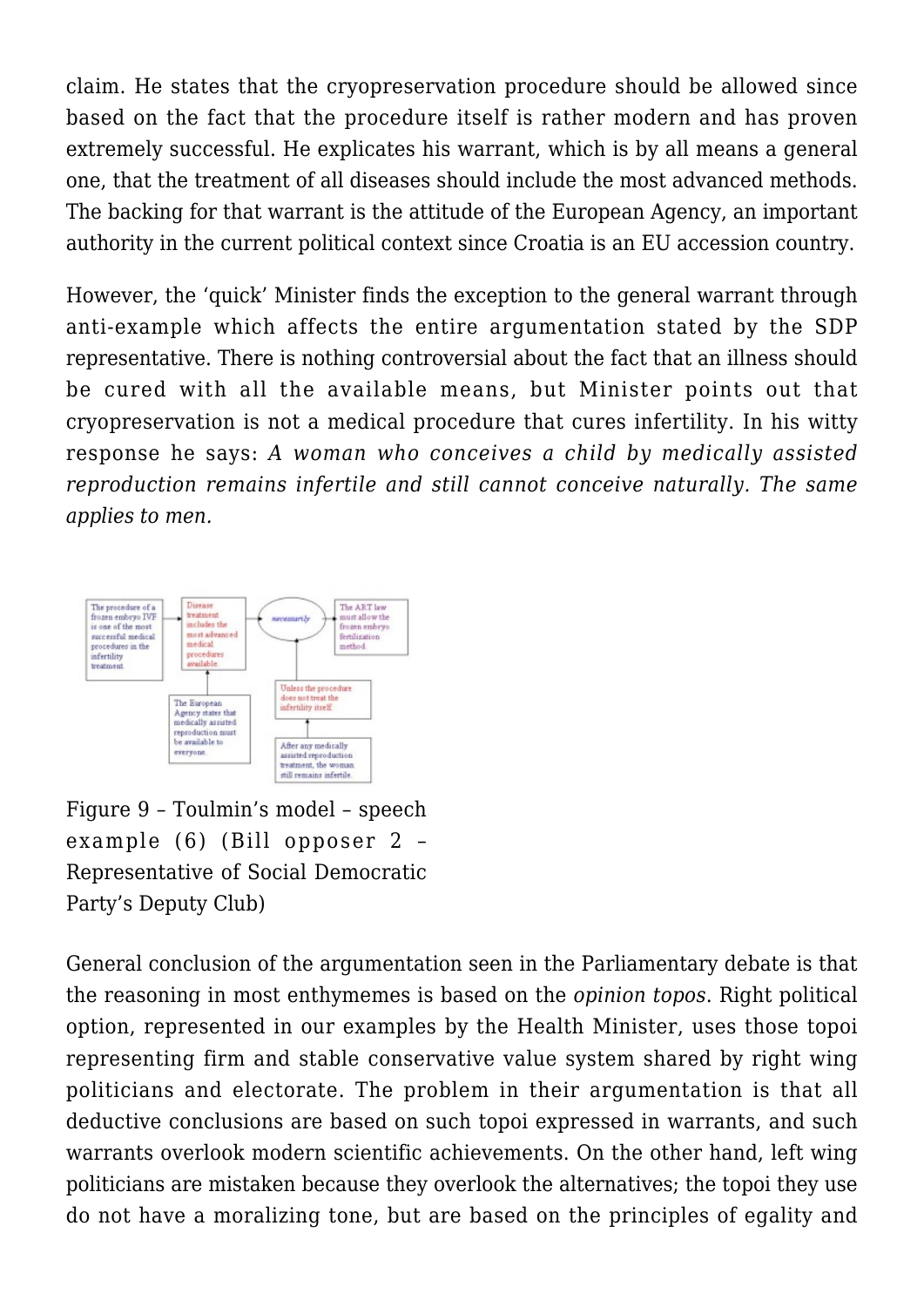provide equal rights for everyone. Actually, left politicians have one overall topos: all people have maximum rights and are equal among themselves. That general topos generates partial warrants suitable for specific claims stated during the debate. However, most often the warrants are rather weak, because, paradoxically, they are not strong enough to include basic values. That is why the right wing politicians often find strong rebuttals and support their claims efficiently.

## *5. Conclusion*

The advantage that Toulmin's model offers to learners, listeners and evaluators of persuasive speeches is the support for the layout of argument, insight into fallacies and the origin of a dispute (determining underlying topoi). The model is especially sensitive to recognition of fallacies, i.e. overlooking alternatives, or better yet, ignoring exceptions to the rule (the warrant) which have to be neutralized or refuted. The model also gives an efficient instrument to rationally examine argumentation from both sides, as it was evident in this analysis of the parliamentary debate, thus minimizing the analytics' bias which would not be possible if only the speech transcript (*Elocutio*) was analyzed.

## **NOTES**

**[i]** This work was supported by the Ministry of Science, Education and Sport (grant number 130-1300787-0789). The authors would also like to thank the School of Rhetoric 'Ivo Škarić' – students and colleagues who always encouraged inspiring discussions about the famous model, Ana Opačak and Željka Pleše for patience and help with translations, and finally to our professor Ivo Škarić (1933-2009) for making us think differently. As Carnegie said *Fear not those who argue, but those who dodge.* We try not to…

**[ii]** The School of Rhetoric was established in 1992 by late professor emeritus Ivo Škarić from the Department of Phonetics, Faculty of Humanities and Social Sciences, University of Zagreb. The school takes place twice a year for a week. Classes are organized by a workshop principle in small groups guided by a mentor. During one week per term, students (high-school age) learn about public speaking principles and prepare persuasive speech. The best speeches are selected by the expert commission and then delivered at the final presentation where the audience choses the winning speech. The speeches used as examples in this paper are the winning speeches.

**[iii]** The later examples were not preceded by the transcripts. The first transcript